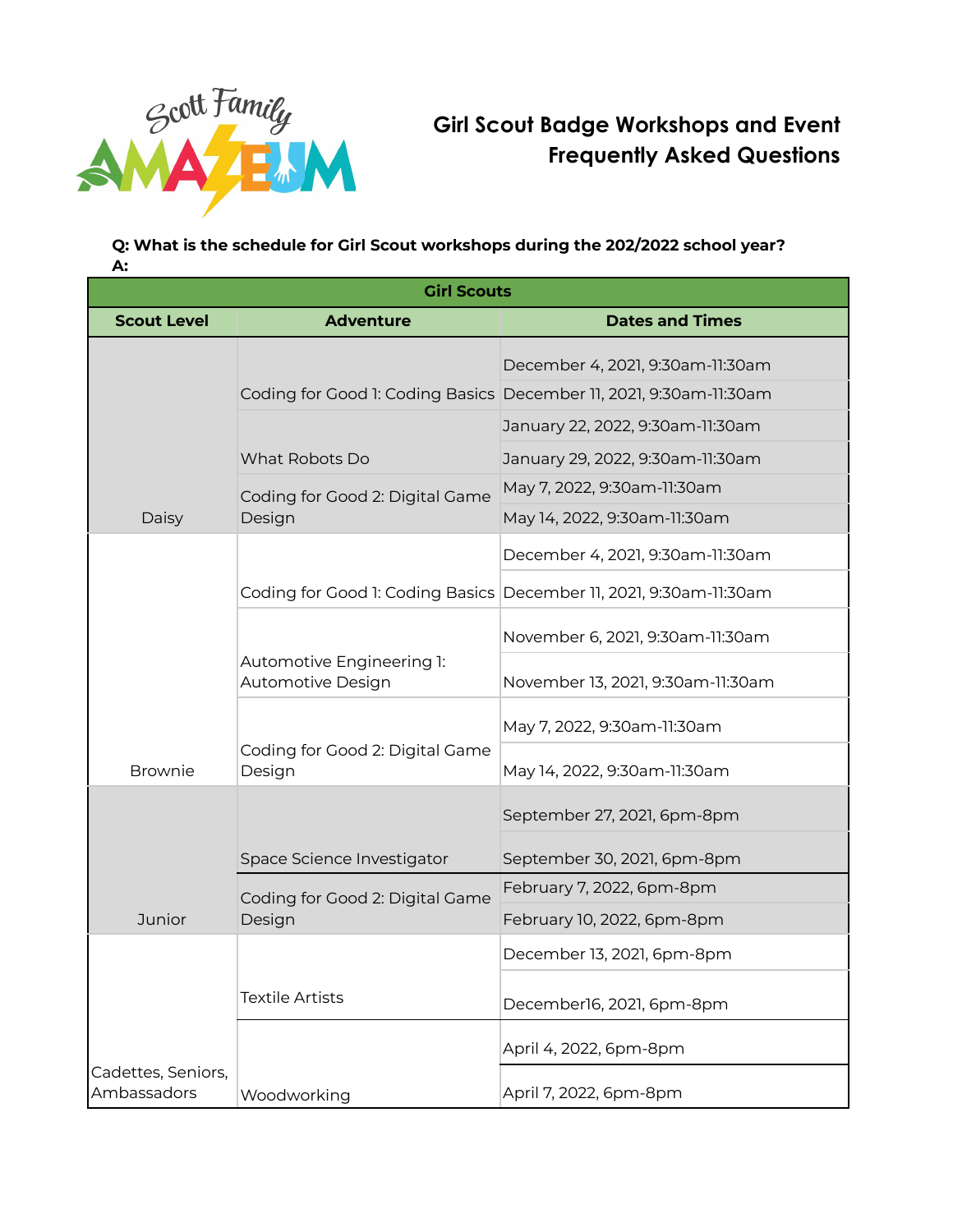## **Q: Will face coverings be required for Girl Scout workshops?**

**A:** Amazeum is updating our COVID protocols to reflect the most recent CDC updates. We will be closely monitoring the CDC's new [Community](https://www.cdc.gov/coronavirus/2019-ncov/your-health/covid-by-county.html) Level Tool to aid in determining our face covering policy for programs. When Benton and Washington counties are in the green zones, no face coverings are required. Masks will be required if the status of Benton and Washington counties changes to red. Our top priority is always the safety and health of the scouts and the Amazeum team.

**Current Status**: Green Zone for Benton and Washington Counties – Face coverings are optional for campers. If you are experiencing symptoms, test positive or been exposed to someone with COVID-19, please don't attend the program.

## **Q: Will capacity be limited during the workshop?**

**A**: Yes! In order to encourage physical distancing, capacity of Girl Scout workshops is limited to 10 Girl Scouts and up to 4 leader/co-leaders.

## **Q: What is the fee for a Girl Scout workshop?**

**A:** The workshops are \$15 per Girl Scout. The troop leader and co-leader attend the workshop at no cost and are expected to serve as active chaperones during the workshop experience.

## Q: I'm not a troop leader but I want to sign up my child for a workshop. Can I register my **child separately from a troop?**

**A:** Due to the collaborative experience of the workshop, the troop leader should register the troop. Individual Girl Scouts interested in attending the workshop should contact their troop leader.

## **Q: How do I register for a workshop?**

**A:** Troop leaders should register the Girl Scouts in their troop for the workshops. The workshops are designed to be a collaborative experience for troops rather than individual Girl Scouts.

Girl Scout workshops registration is available through the Girl Scouts - Diamonds of Arkansas, Oklahoma and Texas Council [website](http://www.girlscoutsdiamonds.org/activities-training-calendar/). Advanced registration and payment is required.

## **Q: If a registered Girl Scout is not able to attend, will I be able to get a refund?**

**A:** Payment for the workshop is collected at the time of registration. At this time, refunds are not available once the registration has been confirmed.

## **Q: What does the workshop registration fee include?**

**A:** The registration fee includes a 2 hour workshop of focused hands-on activities that meet specific requirements of the Girl Scout badge.

The troop leader and co-leader are free and are expected to serve as chaperones during the workshop. Workshop registration fee does not include the physical badge. Please purchase separately from your Council store.